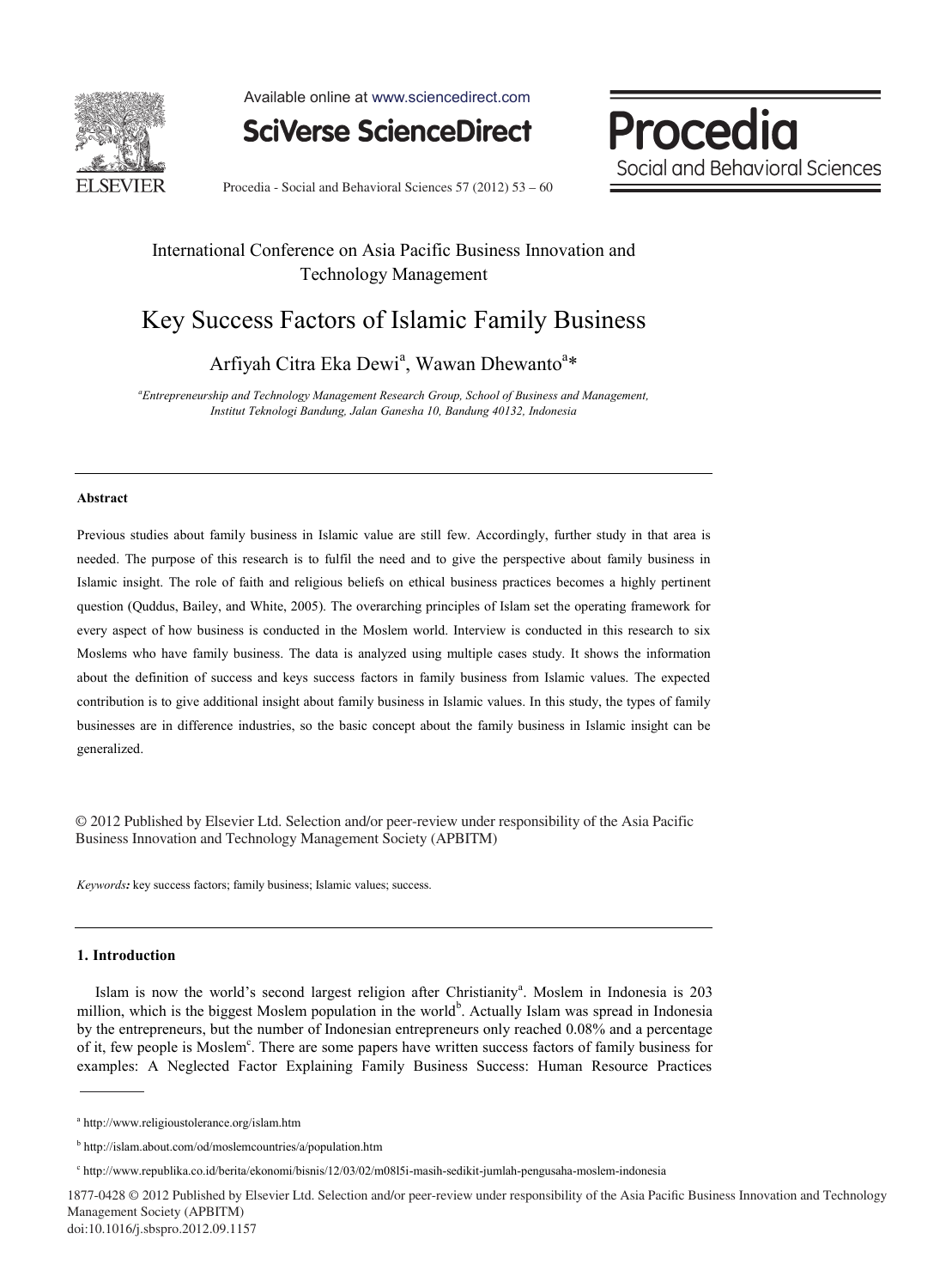(Astachan and Kolenko, 1994), Characteristics and Key Success Factors in Family Business: The Case of Korean Immigrant Businesses in Metro-Atlanta (Nam and Herbert, 1999), Determinants of Longevity and Success in Lebanese Family Businesses: An Exploratory Study (Sreih and Djoundourian, 2006), Exploration of Firm Performance Factors in Family Business: Do Families Value Only The "Bottom Line"? (Castillo and Wakefield, 2007). In this paper, researchers attempt to fill in some of the gaps in the literature on family business from Islamic perspective. The role of faith and religious beliefs on ethical business practices becomes a highly pertinent question (Quddus, Bailey, and White, 2005). Previous studies about family business in Islamic value are still few. Accordingly, further study in that area is needed. The purpose of this research is to fulfill the need and to give the perspective about family business in Islamic insight. The overarching principles of Islam set the operating framework for every aspect of how business is conducted in the Moslem world.

In Islam, the question of whether an act is considered a virtue or a vice is determined in the Qur'an and Hadith (*Sunnah*), Prophet's sayings and actions (Alhabshi, 1993; Abuznaid, 2009). It is not enough for a Muslim to observe the five pillars of Islam, a Muslim has to make business decision that is guided by faith (*iman)*, which in practice means following law (*syariah)*, and engaging in what is permitted (*halal)*, and avoiding what is forbidden (*haram)* (Allawneh, 1998; Abuznaid, 2009). So, a Moslem has to distinguish between *halal,* i.e. ethical, and *haram*, i.e. unethical, right or wrong, fair and unfair, just and unjust, and a good intention and bad intention (Abuznaid, 2009). The business decision maker has a free choice, but religious principles provide a framework for the appropriate exercise of that choice (Ali and Gibs, 1998; Abuznaid, 2009). So, how to reach the success in family business by Islamic value will be discussed.

#### **2. Theoretical Context**

#### **2.1 Family Business**

Family business is a business governed and/or managed with the intention to shape and pursue the vision of the business held by coalition controlled by members of the same family or a small number of families in a manner that is potentially sustainable across generations of the family or families (Chua, Chirsman, and Sharma; 1999).The ethnic characteristic family business to success has been studied by previous researcher. Dean (1992) found that African American family business owners have written business plans and guidelines, report relatively little conflict and ambiguity about family business, have no succession plan, and highlight special racial and ethnicity concerns. Wong, McReynolds, and Wong (1992) found that Chinese family businesses have strong kinship, create a more harmonious business environment, keep ownership of family firms in the nuclear family, extend preference in hiring to family members and relatives, and have little or desire for continuity of business across generations. Korea is a traditional country with a long history and a complicated culture composed of four levels: Shamanism, Buddhism, Confucianism, and Christianity. Nam and Herbert (1999) found that the key success factors of Korean Immigrant Businesses in Metro-Atlanta are sincerity, diligence, effort and honesty. Others have found that family business succeed as a result of the strong family ties that bind them (Castilo and Wakefield, 2007).

#### **2.2 Islamic Family Business**

Within the Islamic culture, the term that is mostly associated with how to success in business is referred to the Holy Qur'an (Beekun, 2004). God, in the Qur'an, has described Prophet Mohammad as a good figure (Abuznaid, 2009). Islamic business ethics is defined as the code of moral principles that are prescribed by Qur'an and Hadith (*Sunnah*) or sayings of Prophet Mohammad (Abuznaid, 2009). So, in Islamic perspective, how to build success must based on Qur'an and Hadith which is business should have an ethic. Ethics have two dimensions; first ethics toward God, the creator. A Muslim has to believe in God and has to worship Him. The second is ethics toward others; a Muslim business person has to deal ethically with others by maintaining good treatment and good relationship. Hence, Islamic ethics is based on *tawhid*,or unity principle, which determines the unique relationship between God and man; man and man; and man and his environment (Alhabshi, 1993; Abuznaid, 2009). That is why ethics provide an essential foundation for business transactions.

#### **3. Research Methodology**

The researchers set about establishing the criteria for selecting respondents for this multiple cases study. First, for a family business to be considered, it had to be owned and managed by more than one